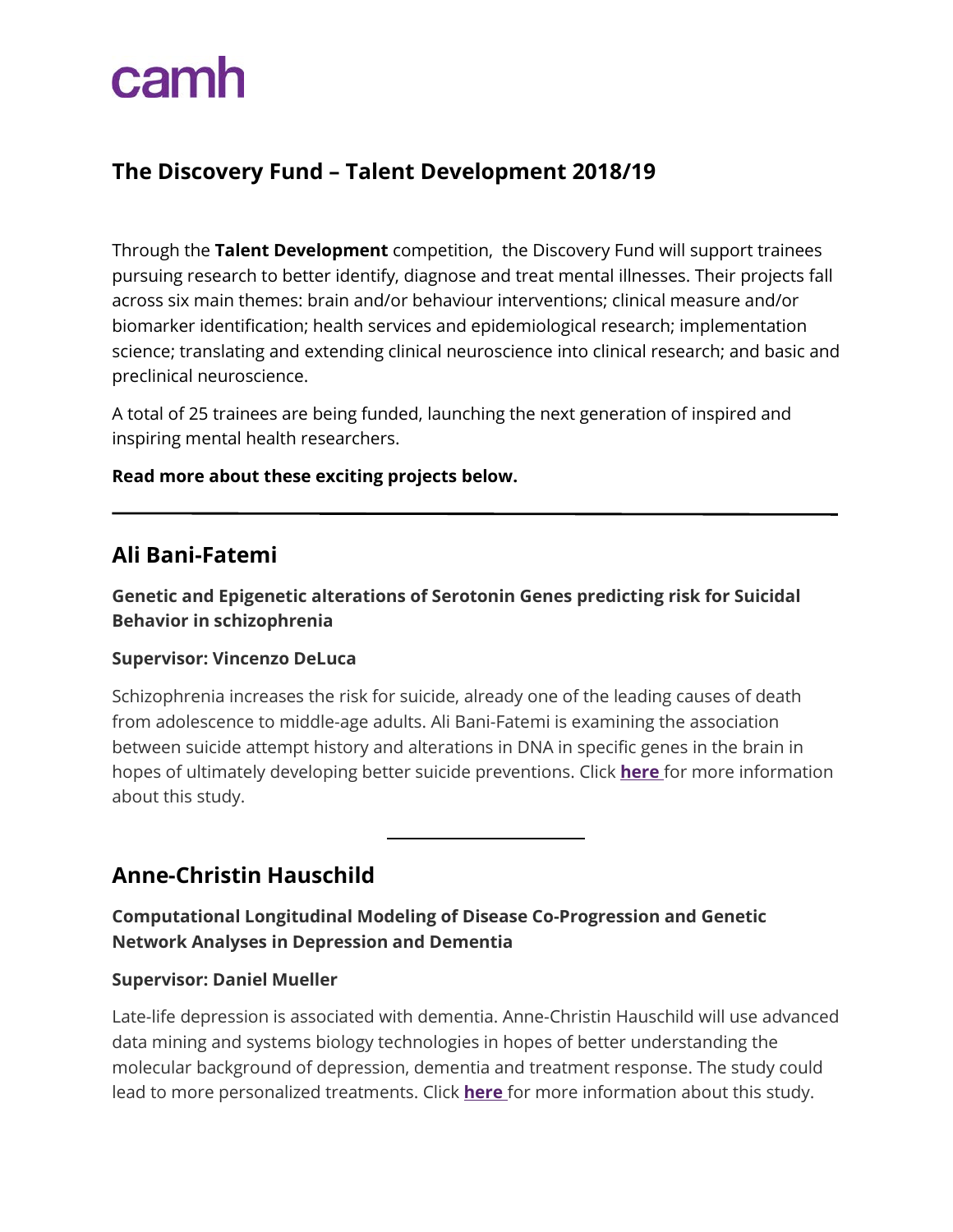## **Cameron Isaacs-Trepanier**

#### **The Effects of Sex Differences in Brain Codeine Metabolism on Drug Response**

#### **Supervisor: Rachel Tyndale**

Those who develop tolerance to opioids are at greater risk for developing dependence. Cameron Isaacs-Trepanier will look at how males and females convert codeine to morphine in their brains and livers. By better understanding the differences in opioid response, it's hoped those at risk for therapeutic failure and opioid dependence can be predicted. Click **[here](https://www.camh.ca/-/media/files/discovery-fund-abstracts/cameron-isaacs-trepanier_2018-talent-development-competition-awardees-pdf.pdf?la=en&hash=510309A787BAD8CB9248CECED021CDBDE84F7232)** for more information about this study.

## **Chantel Kowalchuk**

**Disruptions in hypothalamic fuel sensing as a mechanism of antipsychotic-induced glucose dysregulation**

#### **Supervisor: Margaret Hahn**

Antipsychotics can cause serious metabolic side-effects that lead to a reduced lifespan of up to 20 years. To better understand why, Chantel Kowalchuk will study how antipsychotics block the brain's ability to respond to insulin. This study could lead to effective medications without metabolic side-effects and a better quality of life for our patients. Click **[here](https://www.camh.ca/-/media/files/discovery-fund-abstracts/chantel-kowalchuk_2018-talent-development-competition-awardees-pdf.pdf?la=en&hash=EBD7461BC3AC946BEAD0200FDFE53F932E9137C8)** for more information about this study.

## **Corey Fee**

**Somatostatin cell deficits as a contributing pathology in depression: bridging consequences from molecules to symptoms.**

#### **Supervisor: Etienne Sibille**

Major depressive disorder affects 1.8 million Canadians a year, but current antidepressants are ineffective in half of patients. Corey Fee hopes to identify the links between low SST cell function and depression. This study is expected to lead to more targeted treatments for depression, bipolar disorder, schizophrenia, Alzheimer's disease, Parkinson's disease and other illnesses. Click **[here](https://www.camh.ca/-/media/files/discovery-fund-abstracts/corey-fee_2018-talent-development-competition-awardees-pdf.pdf?la=en&hash=39A3AE5A48ACD453F3E6F5A490A15C0DDEE9554F)** for more information about this study.

**Edward Oh**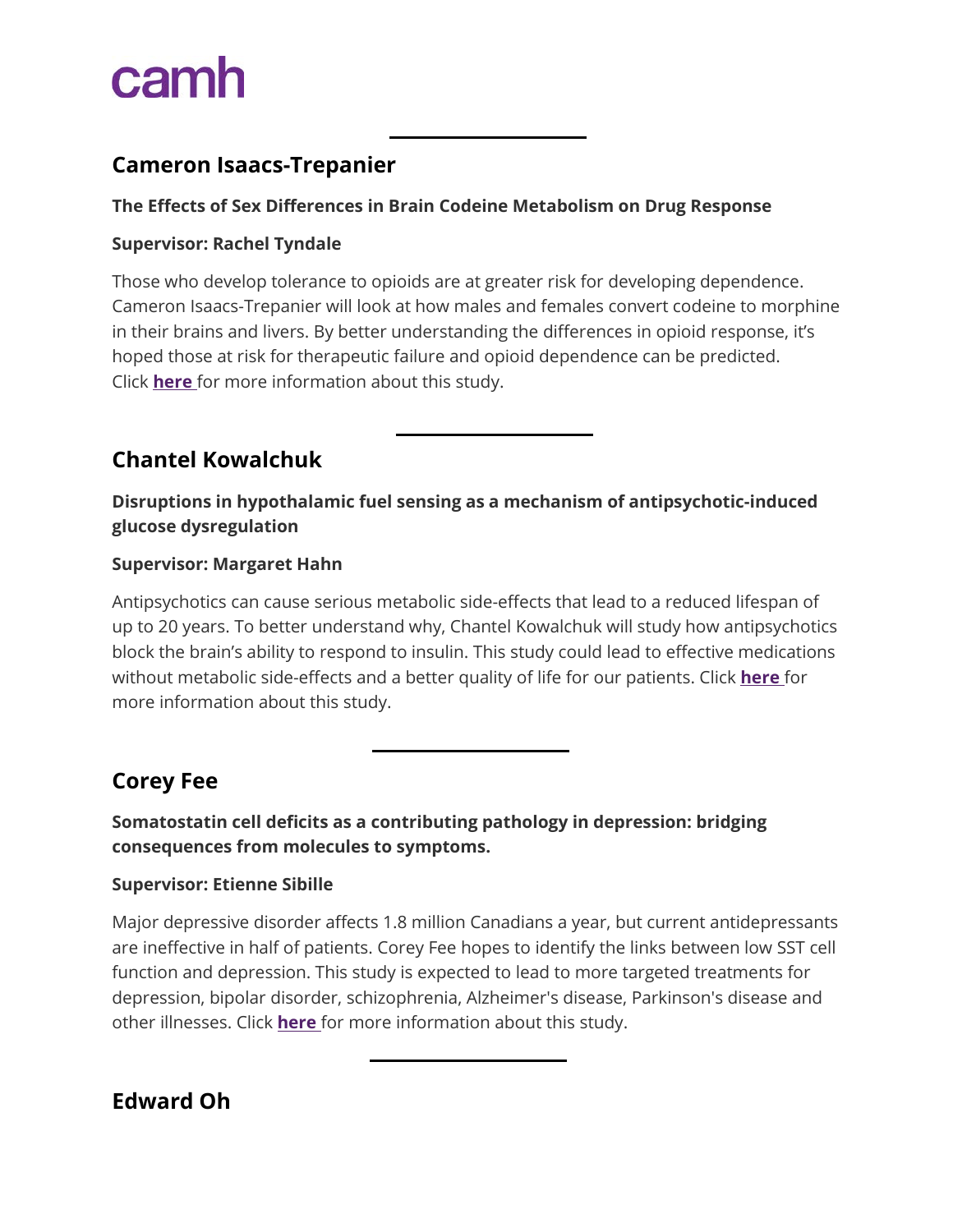## **The origins of schizophrenia: uncovering the role of genetic and epigenetic interactions**

#### **Supervisor: Arturas Petronis**

Schizophrenia affects 300.000 Canadians and millions worldwide. While it is partially genetic, there are instances in which only one of two identical twins is affected. By analyzing genetic and epigenetic – or environmental – risk factors together, Edward Oh expects to develop a simple way to better understand risks for develop a full-blown psychiatric illness. Click **[here](https://www.camh.ca/-/media/files/discovery-fund-abstracts/edward-oh_2018-talent-development-competition-awardees-pdf.pdf?la=en&hash=A30509EB21FC44F67F596D1C614A4B77CEE5F94F)** for more information about this study.

## **Hera Schlagintweit**

**The impact of nicotine metabolite ratio and nicotine expectancy on risk of relapse following nicotine replacement therapy use: A laboratory study**

#### **Supervisor: Christian Hendershot**

While nicotine replacement therapies double the odds of quitting smoking over unaided attempts, the majority of smokers still relapse. The likelihood of quitting may be impacted by genetic and psychological differences. **Hera Schlagintweit** will examine how genetic and psychological differences impact smoking cessation in hopes of ultimately developing tailored strategies. Click **[here](https://www.camh.ca/-/media/files/discovery-fund-abstracts/hera-schlagintweit_2018-talent-development-competition-awardees-pdf.pdf?la=en&hash=ABFAC35CC177487EAB8A30BF42880254B9945EA4)** for more information about this study.

## **Jeanette Hui**

## **Effects of Theta Burst Stimulation on Plasticity in the Dorsolateral Prefrontal Cortex in Treatment Resistant Depression**

#### **Supervisor: Jeff Daskalakis**

Depression is one of the leading causes of disability worldwide, but as many as a third of patients do not respond to antidepressants. Jeanette Hui will test whether intermittent theta burst stimulation – a form of repetitive transcranial magnetic stimulation – can aid plasticity in the brain region linked to depression. Click **[here](https://www.camh.ca/-/media/files/discovery-fund-abstracts/jeanette-hui_2018-talent-development-competition-awardees-pdf.pdf?la=en&hash=32A1F631FB793FF4D9EEDEA792F8252ACF28B755)** for information about this study.

## **Jesus Chavarria**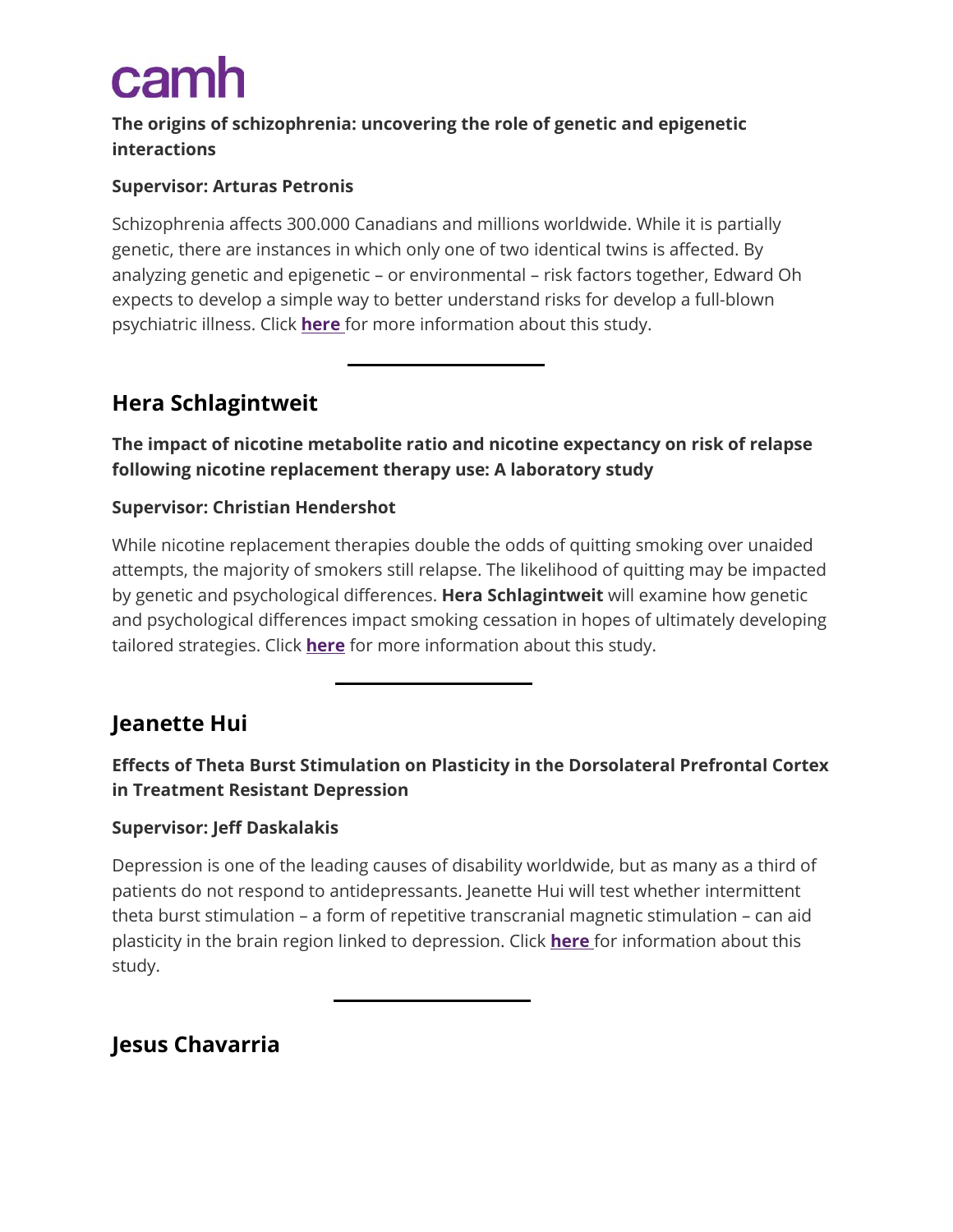### **Can acute alcohol effects serve as a risk factor for alcohol use disorder and internalizing disorders comorbidites?**

#### **Supervisor: Jurgen Rehm**

Alcohol use disorders and disorders such as anxiedty and depression are associated with significant impairment, poor quality of life and poor treatment outcomes, but there is limited research into why they often co-occur. Jesus Chavarria hopes to determine whether anxiety/ depression symptoms predict increased drinking problems, or vice versa. Click **[here](https://www.camh.ca/-/media/files/discovery-fund-abstracts/jesus-chavarria_2018-talent-development-competition-awardees-pdf.pdf?la=en&hash=D9EA2ED4AB994206E4D529564973B39CCAD2ADA0)** for more information about this study.

## **Jinhee Kim**

## **Anxiety and resting state dynamic functional connectivity in patients with Parkinson's disease**

#### **Supervisor: Antonio Strafella**

Parkinson's disease is known for its motor symptoms, but the disease can often include non-motor symptoms such as anxiety. Using imaging, Jinhee Kim will examine the brains of Parkinson's patients with anxiety in hopes of identifying biomarkers for anxiety in this population. Click **[here](https://www.camh.ca/-/media/files/discovery-fund-abstracts/jinhee-kim_2018-talent-development-competition-awardees-pdf.pdf?la=en&hash=207588A61833316E8AB718BE92C48CB77A770E4F)** for more information about this study.

## **Julia Kim**

## **The clinical and functional imaging effects of transcranial direct current stimulation on insight in schizophrenia**

#### **Supervisor: Philip Gerretsen**

Impaired insight — in which people with schizophrenia do not believe they have the illness — is one of the primary reasons for antipsychotic medication non-adherence in this population. Through this study, **Julia Kim** is examining the benefits of tDCS, a form of brain stimulation, in helping people recognize their illness and ultimately becoming more engaged in treatment.

## **Lindsay Oliver**

**Identifying dimensional, data-driven brain-behaviour relationships that predict social function in people with schizophrenia spectrum disorders**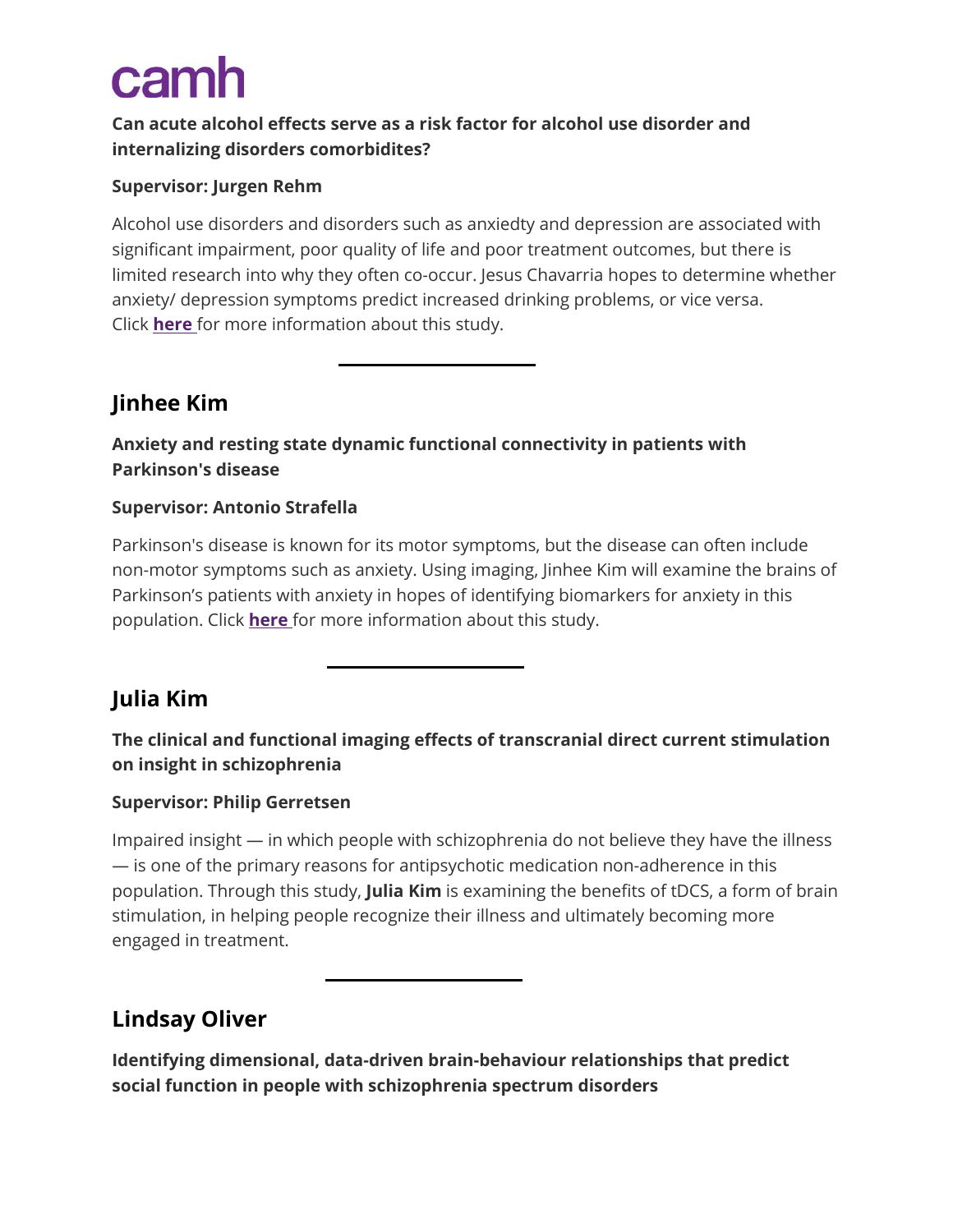#### **Supervisor: Aristotle Voineskos**

People with schizophrenia often experience impaired social functioning, yet there are no treatments for these symptoms. Lindsay Oliver will examine the range of social impairment seen in people with schizophrenia in hopes of determining whether social brain can network activity can predict social performance and functioning across a large sample of patients and healthy individuals. Click **[here](https://www.camh.ca/-/media/files/discovery-fund-abstracts/lindsay-oliver_2018-talent-development-competition-awardees-pdf.pdf?la=en&hash=8C9264CC49C2B1873B6E97C8696053BC18491D96)** for more information about this study.

## **Livia Veselka**

**Examining the mental-health antecedents and consequences of video gaming among clinical and sub-clinical samples**

#### **Supervisor: Tara Elton-Marshall**

Video-game play is linked to poor mental health, but it's not yet known how the two are connected. Through this study, Livia Veselka will identify the video game types most linked to problematic gaming behaviours, gaming motivations and immediate and long-term mental health consequences of gaming. Click **[here](https://www.camh.ca/-/media/files/discovery-fund-abstracts/livia-veselka_2018-talent-development-competition-awardees-pdf.pdf?la=en&hash=7B7DB310EEBFFAC33308F9EF2CDED641D9FEAEEB)** for more information about this study.

## **Mahavir Agarwal**

**Effect of antipsychotics on central insulin action in relation to glucose metabolism and cognition in healthy volunteers**

#### **Supervisor: Margaret Hahn**

Through this study, Mahavir Agarwal will determine whether olanzapine, used to treat schizophrenia, blocks the beneficial effects of insulin. This study will lead to a greater understanding of how antipsychotics cause diabetes and also why they sometimes fail to treat the cognitive symptoms of schizophrenia. Click **[here](https://www.camh.ca/-/media/files/discovery-fund-abstracts/mahavir-agarwal_2018-talent-development-competition-awardees-pdf.pdf?la=en&hash=C554ABCC661794A185568667D8E373E3F2B900C3)** for more information about this research.

## **Marta Maslej**

**Assessing the feasibility and efficacy of an online expressive writing intervention: randomized controlled trials in depressed patients with delayed access to psychotherapy**

**Supervisor: Benoit Mulsant**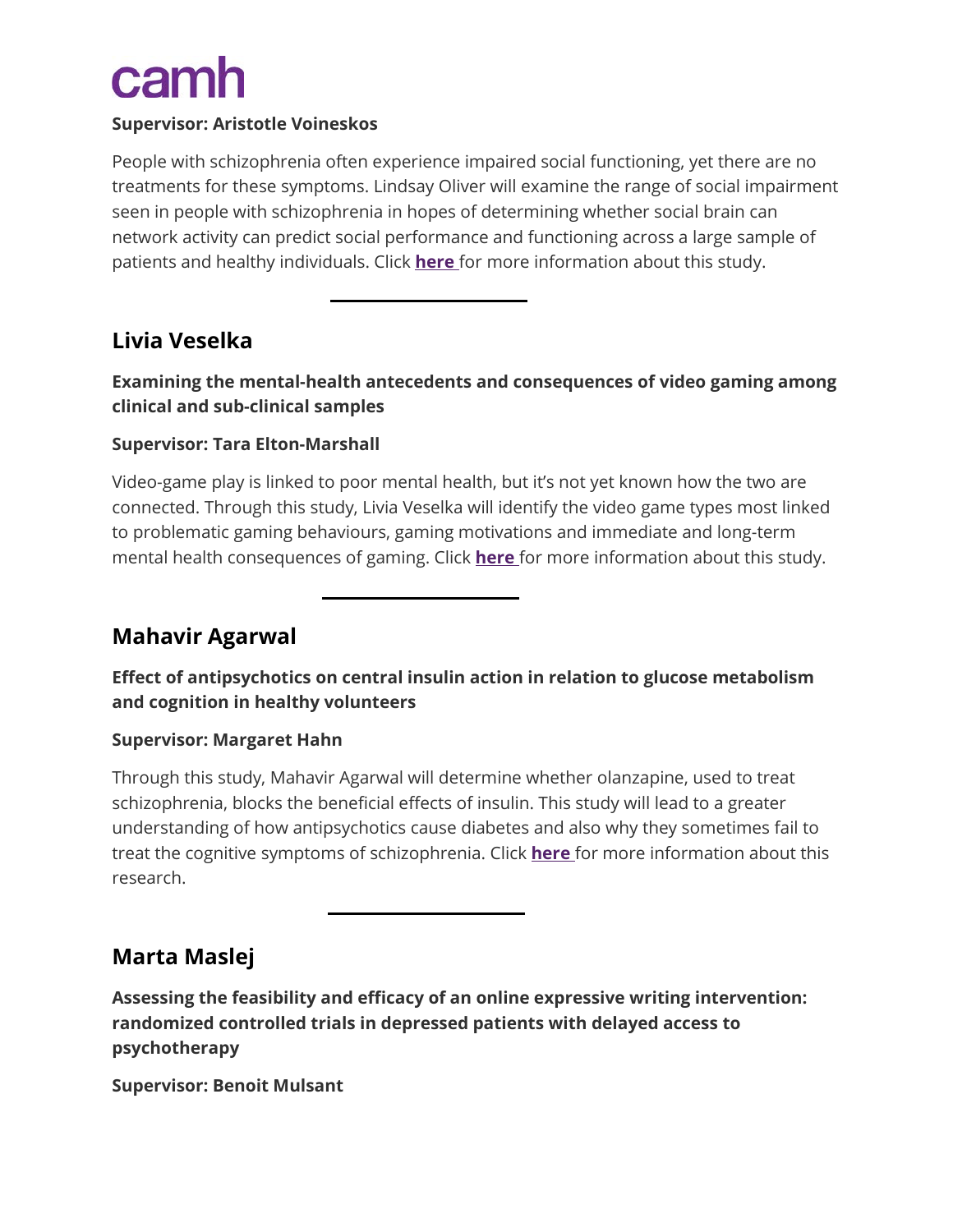Most Canadians who could benefit from psychotherapy are unable to access it, creating an urgent need for psychotherapeutic interventions delivered online at a low cost. Through this study, Marta Maslej will evaluate whether an online version of expressive writing, in which people write their deepest thoughts and feelings, can be used to treat depression. Click **[here](https://www.camh.ca/-/media/files/discovery-fund-abstracts/marta-maslej_2018-talent-development-competition-awardees-pdf.pdf?la=en&hash=F75384CD9928DB921A2C76014C740C825460642B)** for more information about this research.

## Matthew McPhee

## **Identifying neurocognitive markers of alcohol use disorder risk**

## **Supervisor: Christian Hendershot**

Inhibitory control – the ability to stop a planned thought or action – is a predictor for alcohol dependence. Matthew McPhee will examine how activity in a specific region of the brain during alcohol intoxication predicts future alcohol use, and explore whether executive function affects deficits in inhibitory control during intoxication. Click **[here](https://www.camh.ca/-/media/files/discovery-fund-abstracts/matthew-mcphee_2018-talent-development-competition-awardees-pdf.pdf?la=en&hash=0FB6B0A2B4421B7339BA2FC9FE535561EEF97BC0)** for more information about this research.

## **MengYi Xu**

**Impact of miR137 point mutation on neural development of the cerebral cortex and hippocampus in a novel transgenic preclinical model for schizophrenia**

### **Supervisor: Albert Wong**

Disruptions in how brain cells grow and mature have been shown to be the underlying mechanisms for schizophrenia development. MengYi Xu will use pre-clinical models to better understand the role of a particular microRNA in the development of schizophrenia, and hopefully identify potential treatment targets. Click **[here](https://www.camh.ca/-/media/files/discovery-fund-abstracts/mengyi-xu_2018-talent-development-competition-awardees-pdf.pdf?la=en&hash=CE1EFD8D4F67BC99340C0DFEF913C94ABB539C82)** for more information about this study.

## **Michael Grossman**

**Mechanisms of Change in Cognitive Behavioural Therapy for Psychosis (CBTp): Who Benefits Most and Why?**

### **Supervisor: Sean Kidd**

Cognitive Behavioural Therapy has proven moderately effective in reducing the distress and impairment associated with the symptoms of psychosis. It's still not known who will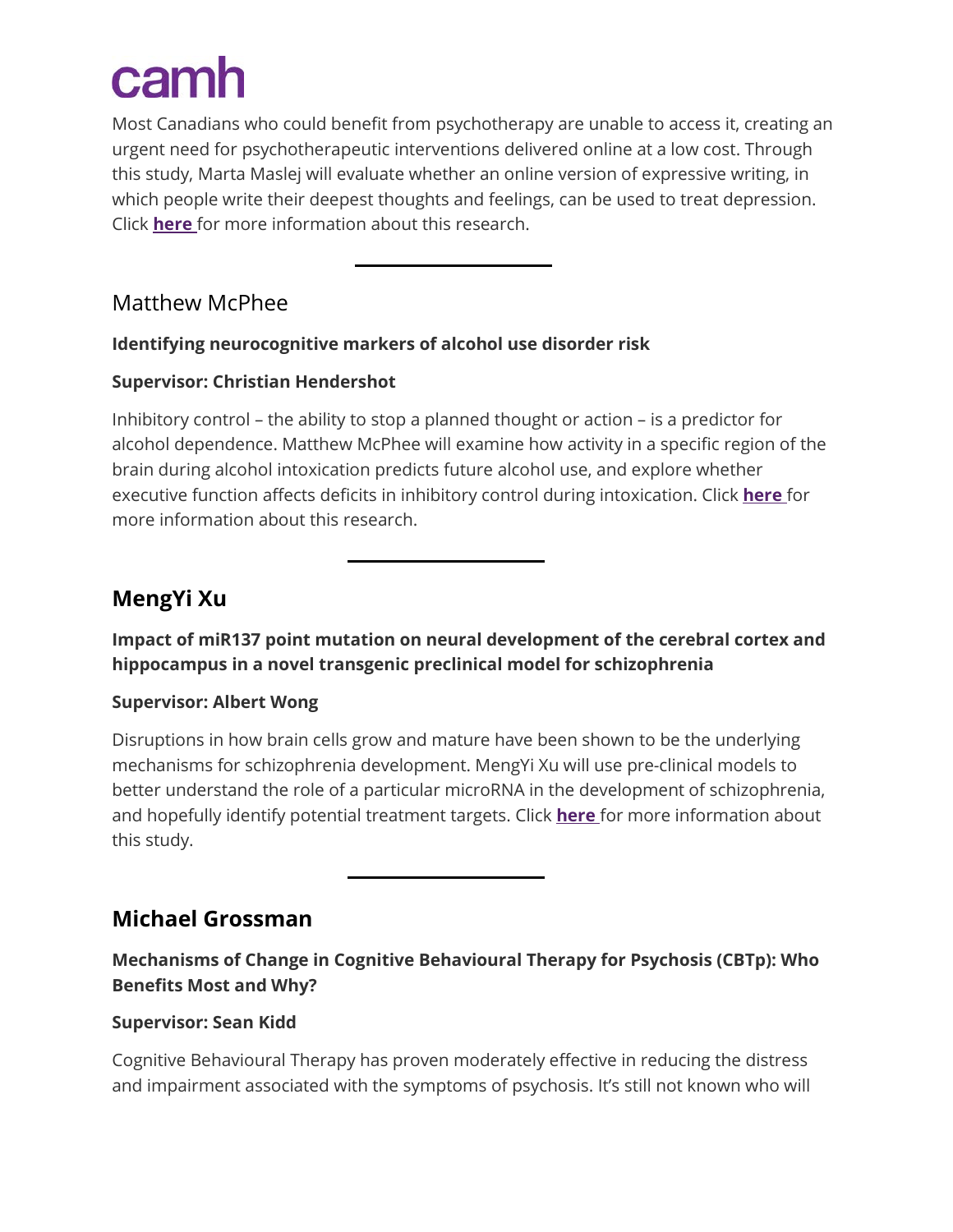benefit most from this form of CBT, or why. Through this study, Michael Grossman hopes to create a better understanding of what makes it effective so that it can be improved. Click **[here](https://www.camh.ca/-/media/files/discovery-fund-abstracts/michael-grossman_2018-talent-development-competition-awardees-pdf.pdf?la=en&hash=F8DF4C607F6B4078E9957F53583C975287523207)** for more information about this research.

## **Michelle Goodman**

**Rest and active-state EEG dynamics: A mechanism for cognitive decline in mild cognitive impairment**

#### **Supervisor: Tarek Rajji**

Older adults with mild cognitive impairment experience working memory deficits and are at an increased risk of developing further memory decline and Alzheimer's dementia. In one of the first studies of its kind, Michelle Goodman will examine the relationship between these deficits and neural oscillations in hopes of developing preventions for those at risk for Alzheimer's disease. Click **[here](https://www.camh.ca/-/media/files/discovery-fund-abstracts/michelle-goodman_2018-talent-development-competition-awardees-pdf.pdf?la=en&hash=1EDF121232F7FE5A7F38821E475D3041025C3B3D)** for more information about this research.

## **Mina Nashed**

### **Preclinical Assessment of Novel Targets for Rapid-Acting Antidepressants**

#### **Supervisor: Jose Nobrega**

Globally, clinical depression is the leading cause of disability. Treatments still show limited effectiveness, unfavourable side-effects, and slow onset of treatment benefits. In this study, Mina Nashed will examine new drug targets in the brain that seem to be a converging point for the antidepressant action of ketamine and scopolamine. Click **[here](https://www.camh.ca/-/media/files/discovery-fund-abstracts/mina-nashed_2018-talent-development-competition-awardees-pdf.pdf?la=en&hash=F81D6AD76C38F87DC1D471A0BA09B5228A623452)** for more information about this research.

**Natalie Forde**

## **Multi-modal MRI Investigation of Function and Structural Connectivity Related to Neurodevelopmental Disorders**

#### **Supervisor: Stephanie Ameis**

Children with neurodevelopmental disorders experience overlapping clinical symptoms, including impaired daily functioning. Natalie Forde will use a large local dataset of children, adolescents and young adults to investigate the relationship between everyday functioning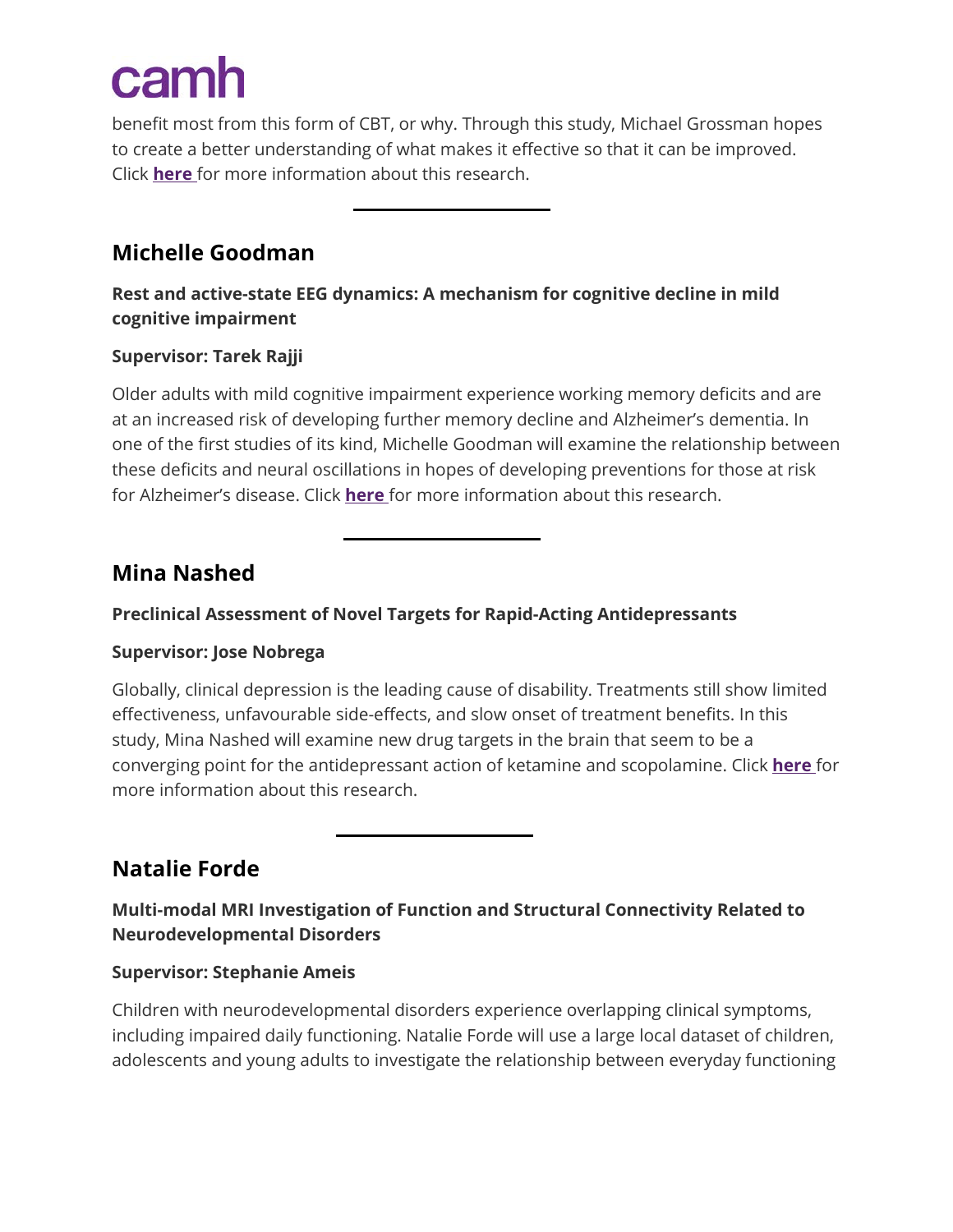and the structure of the main wiring connecting left and right sides of the brain in children with neurodevelopmental disorders. Click **[here](https://www.camh.ca/-/media/files/discovery-fund-abstracts/natalie-forde_2018-talent-development-competition-awardees-pdf.pdf?la=en&hash=90B5591CAC274074F81D3309B213AF6C2C1D4CE9)** for more information about this research.

## **Navona Calarco**

**White matter network circuitry in first episode schizophrenia: Identification of neural correlates and preliminary prediction of persistent negative symptoms**

#### **Supervisor: Aristotle Voineskos**

Persistent negative symptoms in schizophrenia prevent people from being able to function in daily life, but there are currently no effective treatments for them. Navona Calarco will analyze brain imaging data to characterize differences in brain circuitry patients with first episode schizophrenia in hopes of predicting who will develop persistent negative symptoms. Click **[here](https://www.camh.ca/-/media/files/discovery-fund-abstracts/navona-calarco_2018-talent-development-competition-awardees-pdf.pdf?la=en&hash=A25F21B670DCF39A5B6151A7DBDCDF3D7ABE1E1E)** for more information about this research.

## **Thomas Prevot**

**Procognitive properties of a novel series of GABA-A receptor positive modulators with efficacy at alpha-a subunit: potential therapeutics for cognitive decline**

### **Supervisor: Etienne Sibille**

Diseases such as depression and Alzheimer's – as well as normal or pathological aging – share a deficit in the brain's main inhibitory neurotransmitter (GABA). Such conditions are often associated with cognitive impairments that are not alleviated by currently available drugs. Thomas Prevot is testing compounds that facilitate a5-GABAA-R function in hopes of developing new treatments. Click **[here](https://www.camh.ca/-/media/files/discovery-fund-abstracts/thomas-prevot_2018-talent-development-competition-awardees-pdf.pdf?la=en&hash=9602741DF5888E82B6B51C779DC74A6168DD3D1A)** for more information about this research.

## **Thulasi Thiruchselvam**

**Stress, rumination and reward function: An exploration of the relationships between vulnerability factors for depression recurrence**

### **Supervisor: Lena Quilty**

Depression symptoms – including sensitivity to stress, repetitive negative thinking and decreased reward functioning – that remain after recovery may be risk factors for relapse, yet few studies have explored the relationships between these risk factors. Thulasi Thiruchselvam is using well-validated laboratory tasks to better understand the link and